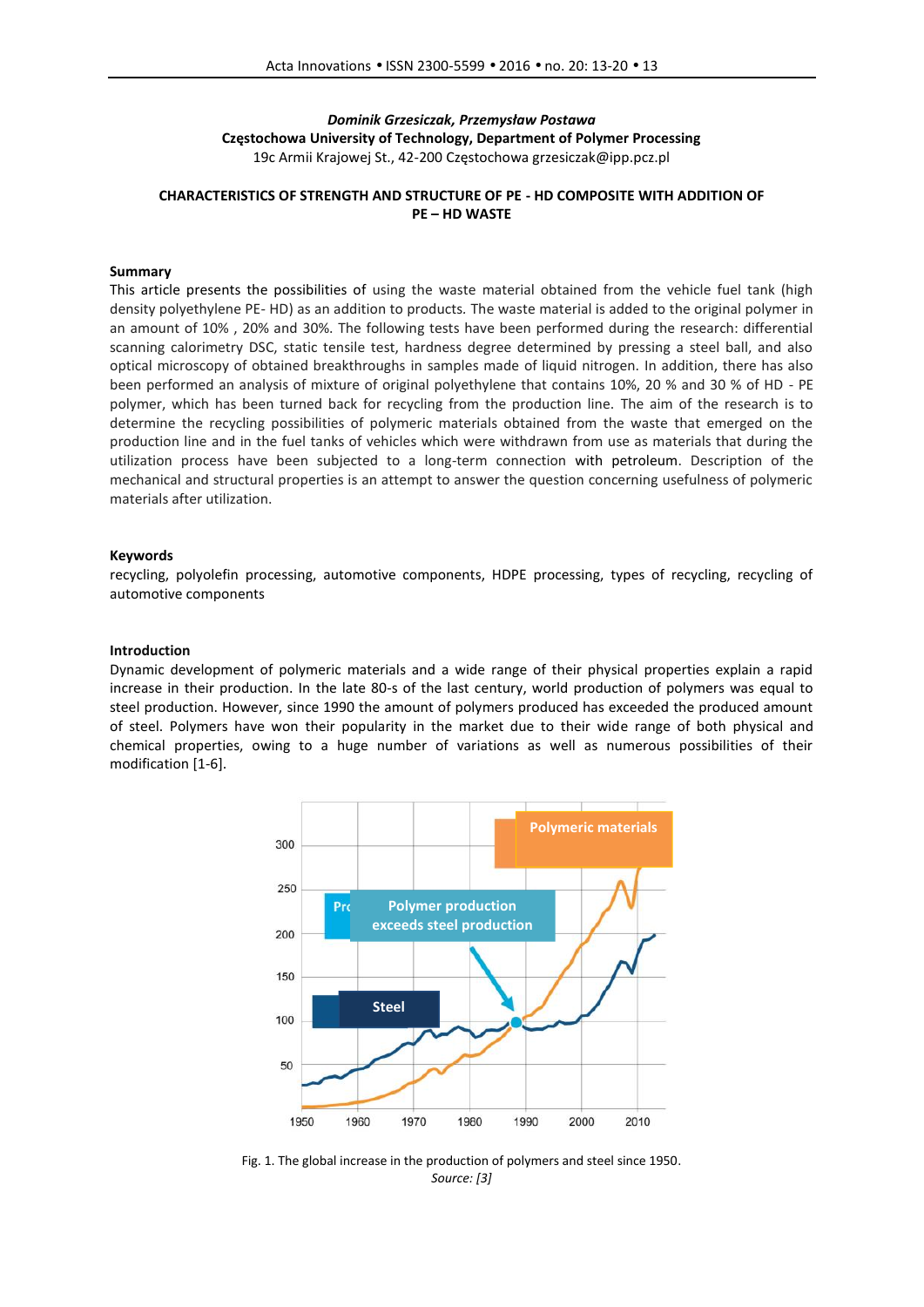

Fig. 2. Growth of demand for different types of polymers, where: \*Other Thermoplastic Construction Polymers, \*\*Other Polymers.

*Source: [7]*

But there is a problem concerning the waste management after production. Nowadays, the most popular solution is storing the waste materials, but the current EU Directives impose a ban on storing the waste materials in landfills, which is tantamount to their re-processing. An alternative to the defaulting on landfills polymers is recycling, which is a privileged recovery system because of the origin of molecular compounds from non-renewable raw materials.

More companies are pursuing a policy of re-use of waste products by shredded and recycling them to the production line, as mentioned by Bociąga E., Magaczewski P. in research work [8].

There are several ways to reuse the waste of polymeric materials:

- material recycling is about grinding the polymer and then molding it by means of injection or extrusion. As a result, we get a ready-to-use product.
- chemical recycling is about obtaining simple compounds (monomers) in order to produce some other chemicals. The result of this type of recycling is a substance that has low molecular weight.
- energy recycling is about using the waste material as fuel in the combustion process in order to produce thermal energy.
- product recycling is about reusing the polymeric material as a spare part.
- organic recycling is about processing of the waste of polymers, which are not generated from petroleum. As a result, organic matter is obtained as well as water and carbon dioxide or methane, depending on the method of cultivation [8-18].

# **Material, research methodology and sample preparation**

The aim of the research was to analyze thermal and strength properties of high density polyethylene with the addition of PE-HD waste from the production line and ground fuel tank (10, 20 and 30%). The normalized testing samples (type A1) were prepared using an injection molding machine Krauss Maffei KM 65/160/ C1. In the second step the testing samples (type A1) and a fuel tank were shredded together using a low-speed grinder type Shini SG24 series. The next step was to prepare mixtures containing the waste polymer in quantities of 10, 20 and 30%. And as a result, seven samples for the analysis were obtained.

Symbols applied for the research:

HDPE – reference sample obtained after the first injection,

HDPE +  $x$ % R0 – a batch of samples with the addition of the fuel tank grinding,

HDPE + x% R L – a batch of samples with the addition of the grinding, which was turned back for recycling from the production line.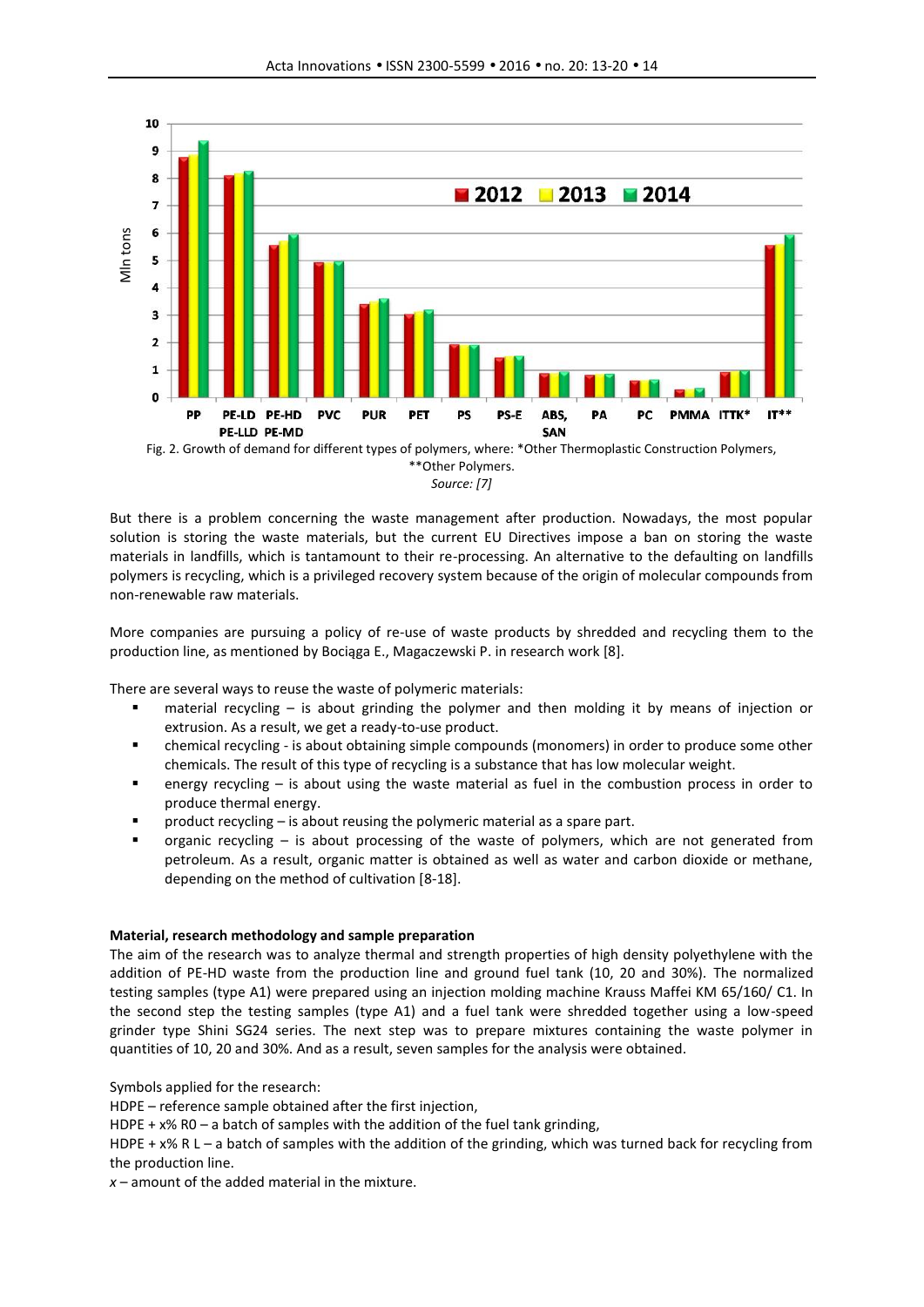Injection parameters during the preparation of test samples:

- Injection pressure: 120 MPa,
- Injection speed: 50 mm/s,
- Holding pressure: 60 MPa,
- **Injection time: 1,4s,**
- Holding time: 18s,
- Cooling time: 15s,
- Mold temperature: 50°C

The temperatures of individual heating zones in the plasticizing system are summarized in Table 2.

| Number of a heating<br>zone |     |     |     |     |
|-----------------------------|-----|-----|-----|-----|
| Temperature [°C]            | 215 | 205 | 195 | 185 |

### Tab. 2. The temperature of heating zones in the plasticizing system

### *Source: Author's*

Following injection the sample were conditioning in temperature of 23 Celsius degrees by 48 hours. Strength properties were determined by conducting a static tensile test using a Hegewald&Peschke universal testing machine. There were 5 attempts out for each series. The samples were stretched at a speed of 50 mm/min, which made it possible to determine the maximum tension and deformation of the tested samples. The research were performed according to standard PN-EN ISO 527:1998. The strength analysis was performed using a durometer with a spherical cavity (steel ball). The obtained value of the cavity was 132N. The research were performed according to standard PN-EN ISO 2039-1:2004. Due to the heterogeneity of the tested material and to the size of cavity, the Shore D method was omitted.

Thermal analysis was performed on the basis of differential scanning calorimetry using a DSC Phox 200PC Netzsch machine. The test was carried out in a temperature range between 50 and 200°C at a speed of 10 K/min. The results are presented in the form of DSC thermograms and a table that contains characteristic values marked on the cooling curves. The structure of breakthroughs achieved by stretching the samples cooled in liquid nitrogen was also analyzed. The main purpose of using nitrogen was to get a brittle breakthrough. Breaking the samples was omitted due to the complex tension state, in which the upper part of the sample was stretched and the lower one was compressed.

### **Results of the research and comments**

Fig. 3 and 4 show the curves recorded during the static stretching attempt (using the samples containing the grinding from the tank and from the production line). The color black indicates the tensile curves of high density polyethylene with no filler. The color green is assigned to the samples containing 10% of polymer waste; yellow 20%; red 30%. The tension and deformation values are given in the table 3.



Fig. 3. Tensile curves of high density polyethylene and its mixtures with the addition of the grinding from the tank. *Source: Author's*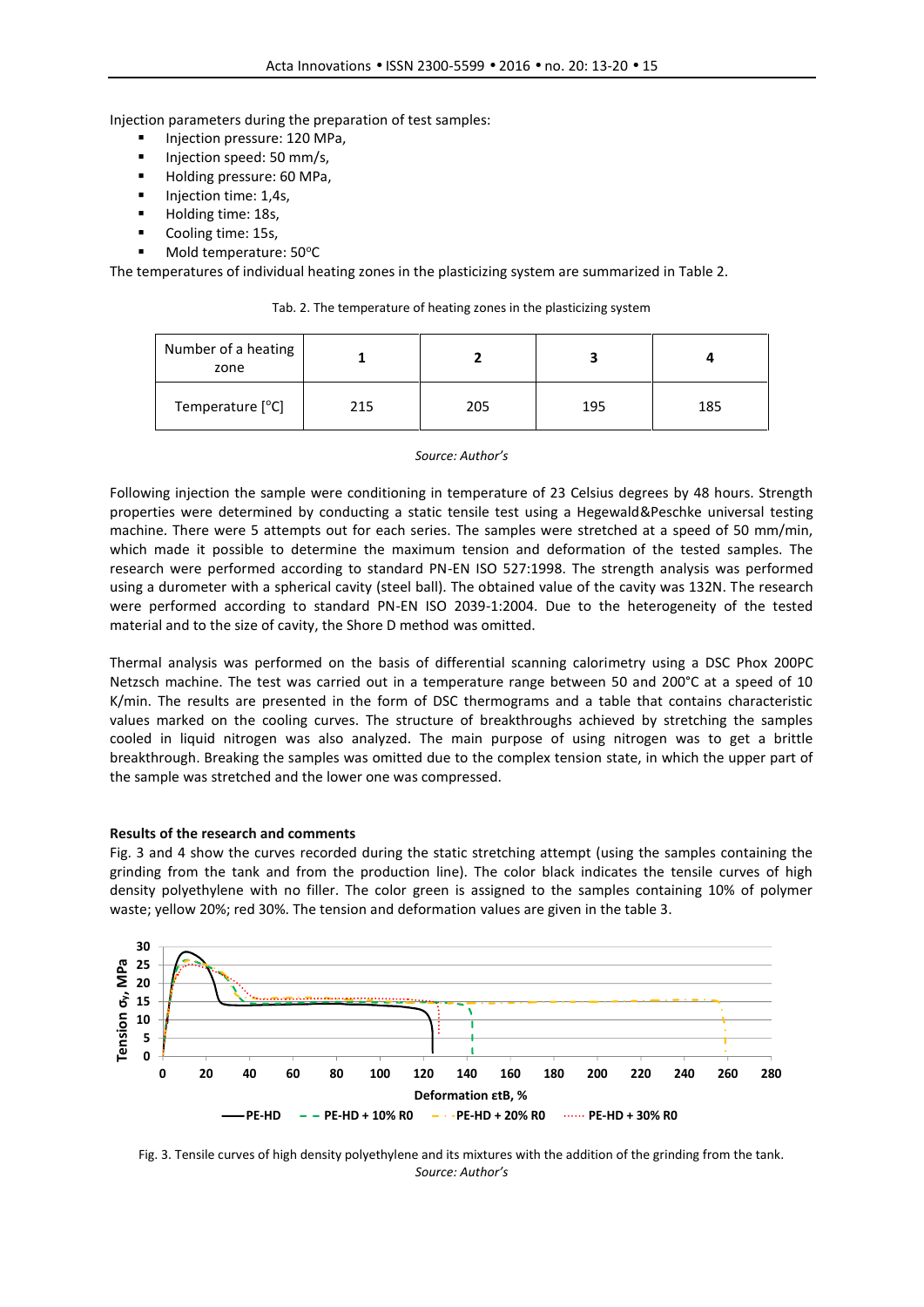



Tab. 3. The PE-HD deformation and tension values, as well as mixtures containing the PE-HD waste with standard deviations.

| Symbol         | Tension σy, MPa | <b>Standard</b><br>deviations | <b>Deformation ctB, %</b> | <b>Standard</b><br>deviations |
|----------------|-----------------|-------------------------------|---------------------------|-------------------------------|
| PE-HD          | 28.678          | 0.825                         | 124.01                    | 12.669                        |
| PE-HD + 10% RO | 26.443          | 0.243                         | 142.45                    | 10.820                        |
| PE-HD + 20% RO | 26.364          | 0.153                         | 258.83                    | 13.832                        |
| PE-HD + 30% RO | 25.195          | 0.487                         | 127.02                    | 8.165                         |
| PE-HD + 10% RL | 26.526          | 0.437                         | 167.66                    | 7.586                         |
| PE-HD + 20% RL | 27.334          | 0.202                         | 130.77                    | 8.228                         |
| PE-HD + 30% RL | 27.606          | 1.417                         | 154.49                    | 13.024                        |

*Source: Author's*

Analyzing the results of stretching, we can observe that the polyethylene sample, which does not contain any additives, has the largest tension value. By gradually adding 10% of the grinding originating from a fuel tank we can observe a decrease of tension. However, when adding the grinding from the production line, we can observe an opposite tendency, which is an increase of tension. Differences between these two values can be caused by the compounds containing fuel, due to which we observe a decrease of tension. While analyzing the RL batch, there has been recorded a growing trend caused by an increase of the amount of filler in the form of thermally degraded material. Deformation values for the R0 batch, on the contrary, have a decreasing trend. However, in both batches we can observe that the deformation values of the samples PE-HD + R0 and 30% HDPE + 30% RL do not correlate with the previous observations. This may be caused by poor homogenization of both polymers since they have a very diverse fractionation. As a result, a larger portion of the waste material is plasticized slower than a smaller one. Figure 5 shows the change in hardness values of individual samples.

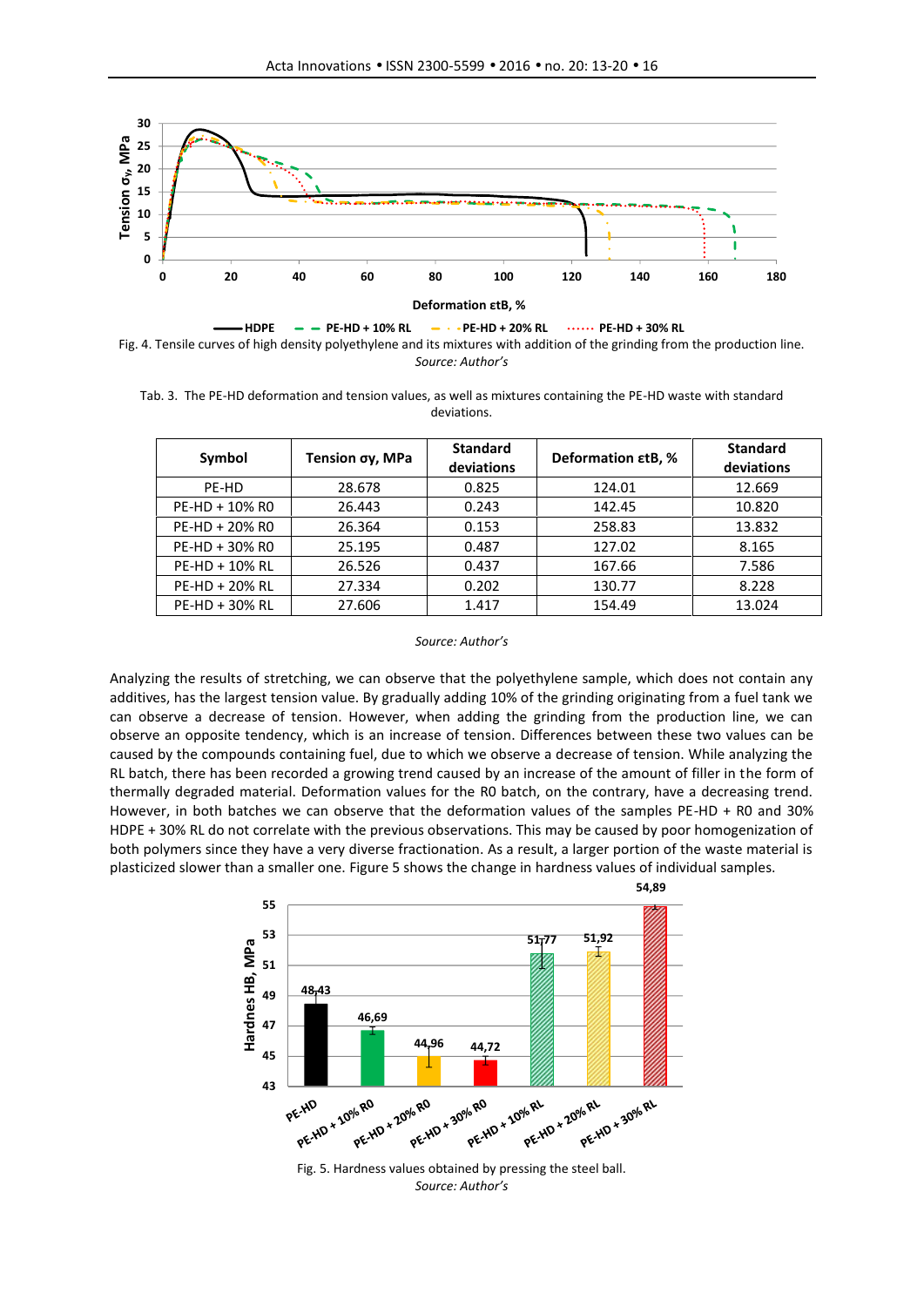Basing on the research we can see that an increased amount of the HDPE waste causes an increase in hardness of the obtained PE-HD mixture. In case of the R0 batch, an increase of the HDPE waste amount reduces the hardness. On the contrary, the RL batch shows the opposite behavior when the PE-HD waste is added.

Figures 6 and 7 show thermographic curves of the tested batches of samples of the polyethylene and HDPE mixture (HDPE was not subjected to any modifications). The results obtained on the basis of thermograms are summarized below in form of a table (tab. 4).



Fig. 6. DSC thermograms of the samples containing the grinding originating from the fuel tank with respect to the unmodified PE-HD.



Fig. 7. DSC thermograms of the samples containing the grinding originating from the production line with respect to the unmodified PE-HD. *Source: Author's*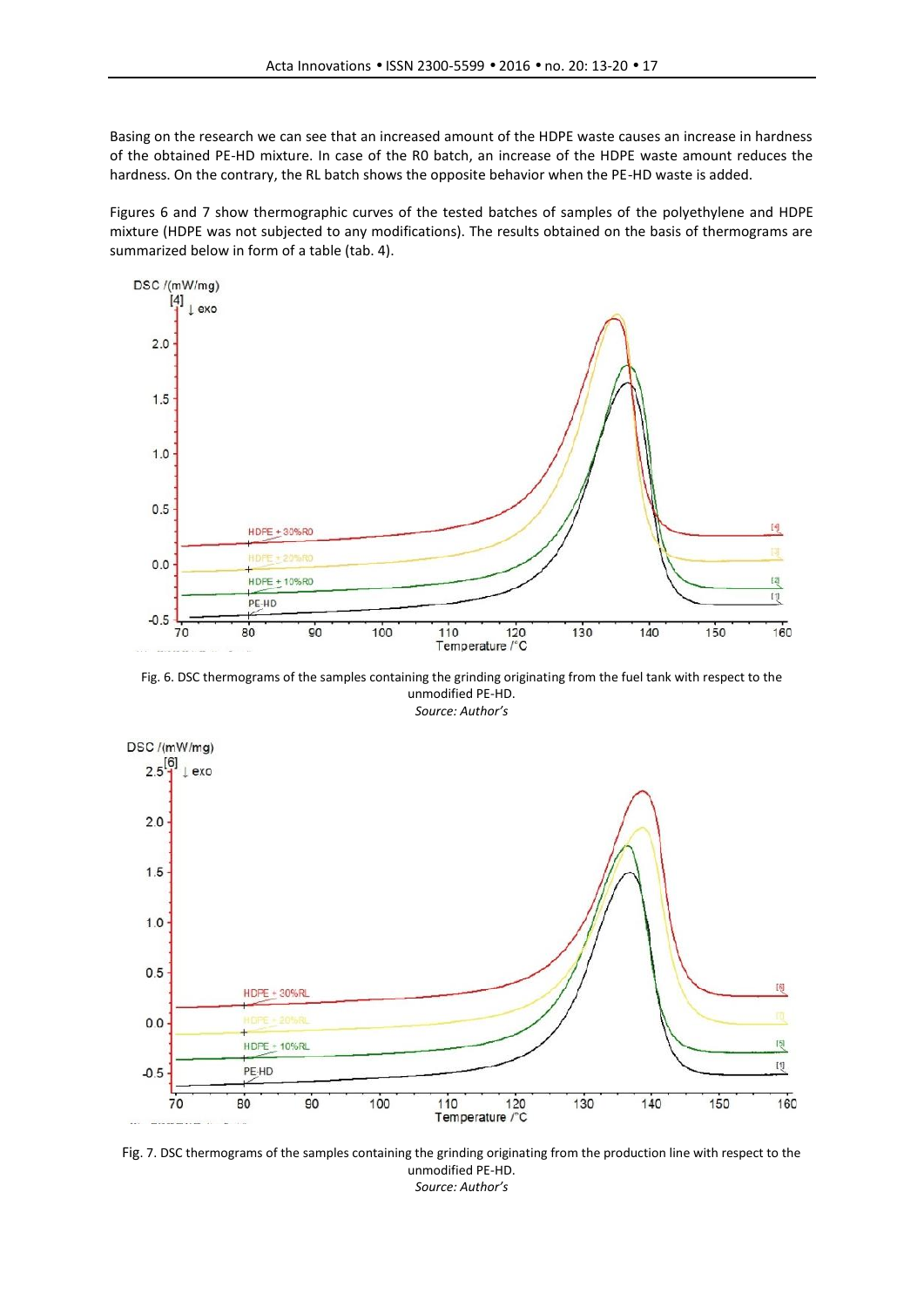| Symbol              | Melting enthalpy<br>[J/g] | The degree of<br>crystallinity [%] | Maximum m.p. $[°C]$ | Melting range of the<br>crystalline phase<br>[°C] |
|---------------------|---------------------------|------------------------------------|---------------------|---------------------------------------------------|
| <b>HDPE</b>         | 146.9                     | 50.13                              | 136.8               | $125.8 - 142.3$                                   |
| HDPE +10% RO        | 144.9                     | 49.45                              | 136.7               | $126.7 - 142.1$                                   |
| HDPE +20% RO        | 150.1                     | 51.24                              | 135.2               | $124.9 - 139.3$                                   |
| HDPE +30% RO        | 144.5                     | 49.32                              | 134.7               | $123.6 - 139.9$                                   |
| <b>HDPE +10% RL</b> | 145.6                     | 49.68                              | 136.4               | $125.3 - 141.9$                                   |
| <b>HDPE +20% RL</b> | 150.8                     | 51.46                              | 138.5               | $127.3 - 143.8$                                   |
| <b>HDPE +30% RL</b> | 147.5                     | 50.34                              | 138.6               | $126.5 - 143.9$                                   |

## Tab. 4. Results of the analysis using the DSC method

*Source: Author's*

Analyzing the results obtained on the basis of differential scanning calorimetry, we may notice only a slight difference between the values of the melting enthalpy, with the value very similar to the corresponding polyethylene without additives. A similar correlation can be stated for the degree of crystallinity. Figure 8 shows the structure of the brittle breakthroughs in the sample of high density polyethylene. Figure 9 shows the structure of breakthroughs in the samples, to which the PE-HD waste from the tank grinding was added in an amount of 10, 20 and 30%. The structure of breakthroughs in the samples containing polymers from the production line is shown in Figure 10.



Fig. 8. The structure of breakthroughs of the original high-density polyethylene *Source: Author's*





Fig. 9. The structure of breakthroughs of high density polyethylene with the addition of grinding originating from the fuel tank in an amount of: a) 10% b) 20% c) 30%. *Source: Author's*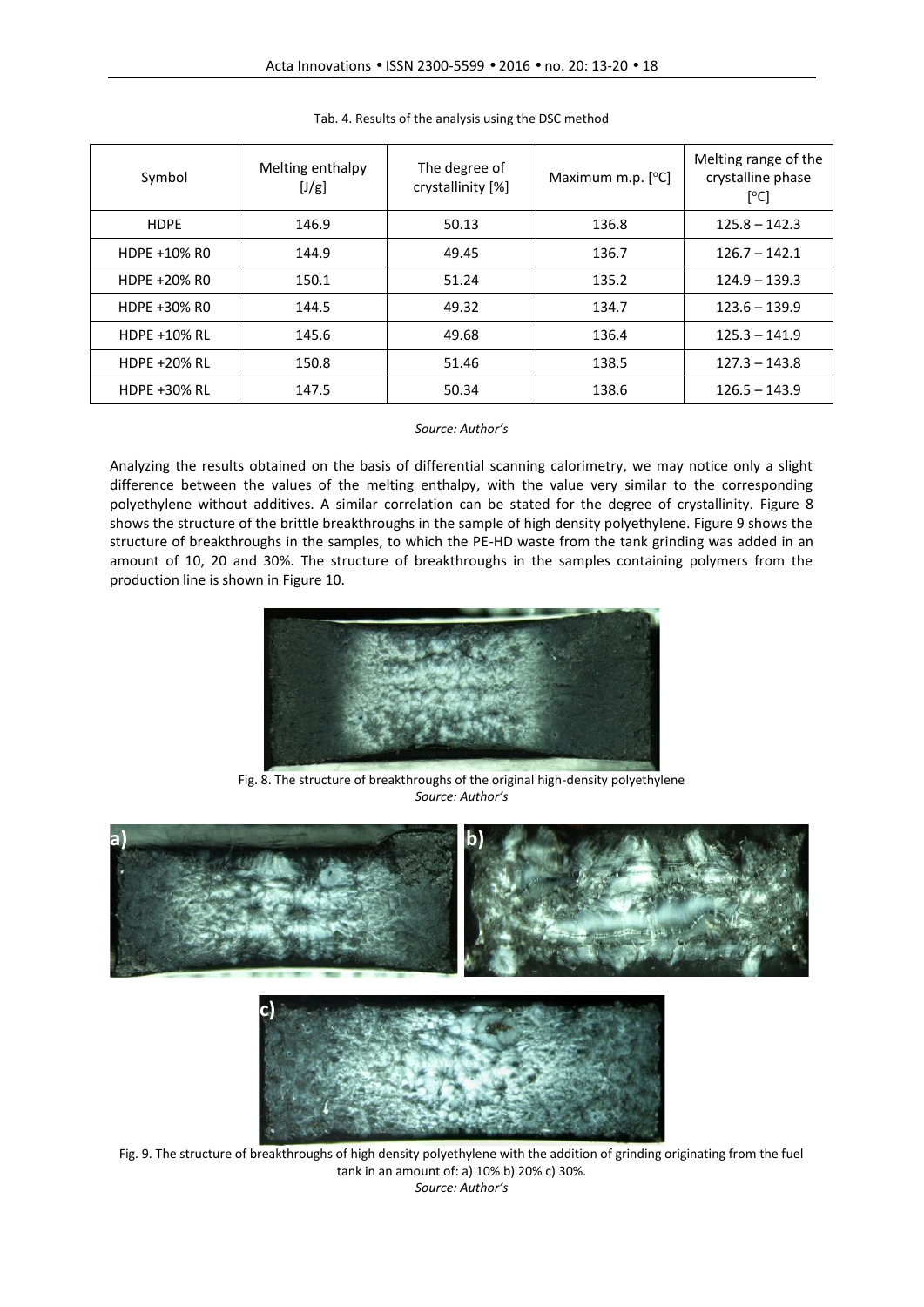While analyzing these images that show the samples structure we can observe a characteristic bright area which is the core of the sample. Adding the waste material has led to an extension of the mentioned area. Observing the brittle breakthroughs of the samples from the fuel tank, we can notice areas, in which the fragments that have not fully melted.

In the figure 9b) we can see further delamination, or loss of consistency (the crack is formed along the section of the sample located at the bottom of the breakthrough). It should also be mentioned that there are some discontinuities caused by bad homogenization of the base HDPE polymer, which becomes the waste material before filling it back into the machine.



Fig. 9. The structure of breakthroughs of high density polyethylene originating from the production line in an amount of: a) 10% b) 20% c) 30%. *Source: Author's*

For the samples containing ground HDPE recycled during the production stage, we can notice the ordered structure containing some particles which were homogenized in a similar way as the base material.

# **Summary**

The research shows that the increase of the amount of additive in the form of ground fuel tank causes a decrease of tension. The waste originating from the production line causes an increase in tension, but the value is still smaller than in case of the base polyethylene. For both batches, we can observe a larger deformation than in case of HDPE, we can see the values increase in the RL batch, and the values decrease in the R0 batch.

Measurement of hardness using a device with a spherical indenter indicates a greater hardness of the samples from the RL batch, which is growing together with increasing of the amount of the waste material added. It should be added that the hardness of the reference sample is lower comparing to the one of this batch. But it is larger than in the R0 batch, where the value decreases while the amount of the waste material increases.

In the case of thermal analysis using the DSC method, there were no significant changes in the melting enthalpy and in the degree of crystallinity, which could only slightly change when there was a value close to the one assigned for a base polymer.

Analysis of the structure of brittle breakthroughs points on the problem of poor homogenization between the particles of the mixture particularly in the R0 batch, and also it points out that the polymer particles might not be plasticized well enough. In addition, a part of the image of the sample containing 20% of filler from the tank illustrates a crack along the cut indicating delamination of the material.